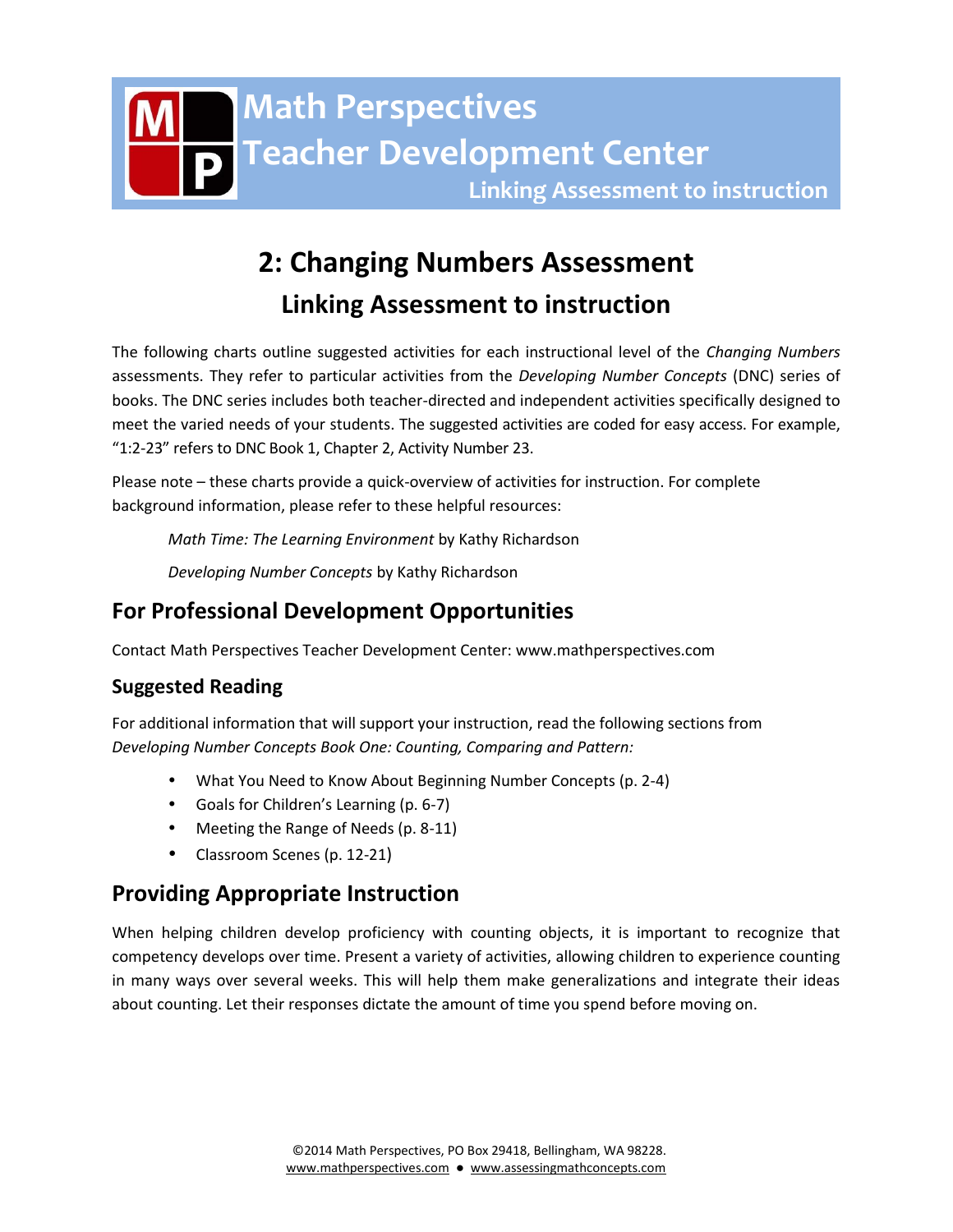# **Teacher-Directed Small-Group Work**

Choose 3 or 4 activities and present them in a 10-15 minute small-group session to provide the children with a variety of experiences. Do the same tasks for several days. Occasionally replace one of the tasks with a new one. Adjust the size of the numbers according to the children's responses. Usually work with just one group a day so you have time to interact with the children while they work at the Independent Stations.

## **Independent Station Work**

Give children opportunities to choose from among several activities. These choices should be available for several weeks. During this time, the children will be developing proficiency and moving to larger numbers, as they are able. Interact with the children as they work, supporting them and challenging them as needed.

# **CHANGING NUMBERS**

Looking for relationships should be a part of children's work with counting. A focus on relationships will help children go beyond counting to developing meaning for the numbers they work with. When numbers are meaningful, children have a sense of their relative size. They know, for example, that when they are counting out 7 crackers, they are almost there when they have 5. They know that they have quite a few more to count if they want to end up with 10 crackers. In order to see the relationships between numbers, the child needs to see that one number is contained within another larger number.

In this assessment, two levels of understanding are assessed at the same time. One is the ability to change one number to another (Method for Changing Number) and the other is the ability to describe how many were added or taken away to make the new number (Describes Relationship).

## **Level 1: Method for Changing Number** (to 6, to 10 and to 20)

The child is asked to change a number to another number 3 times, sometimes changing to a larger number and sometimes changing to a smaller number.

The purpose of Level 1 is to find out whether children understand that one number is contained in another number. There are two ways that children can demonstrate this level of thinking. One way is to add on or take off the appropriate number of objects. So, for example, a child would change 5 to 8 by getting 3 counters and adding them on, or she would change 8 to 6 by taking 2 counters away. Another way children can show an understanding of this concept is by counting on (or counting back) – but only if they are aware of the number added on or removed. To understand that one number is part of another number, the child must "see" both numbers when they are combined or separated. When a child counts on (or back) but is **not** aware of the number added on or taken away, from the child's point of view, the first number has merged into the other number and has "disappeared." This reveals that the child is not yet fully cognizant of the parts that make up numbers.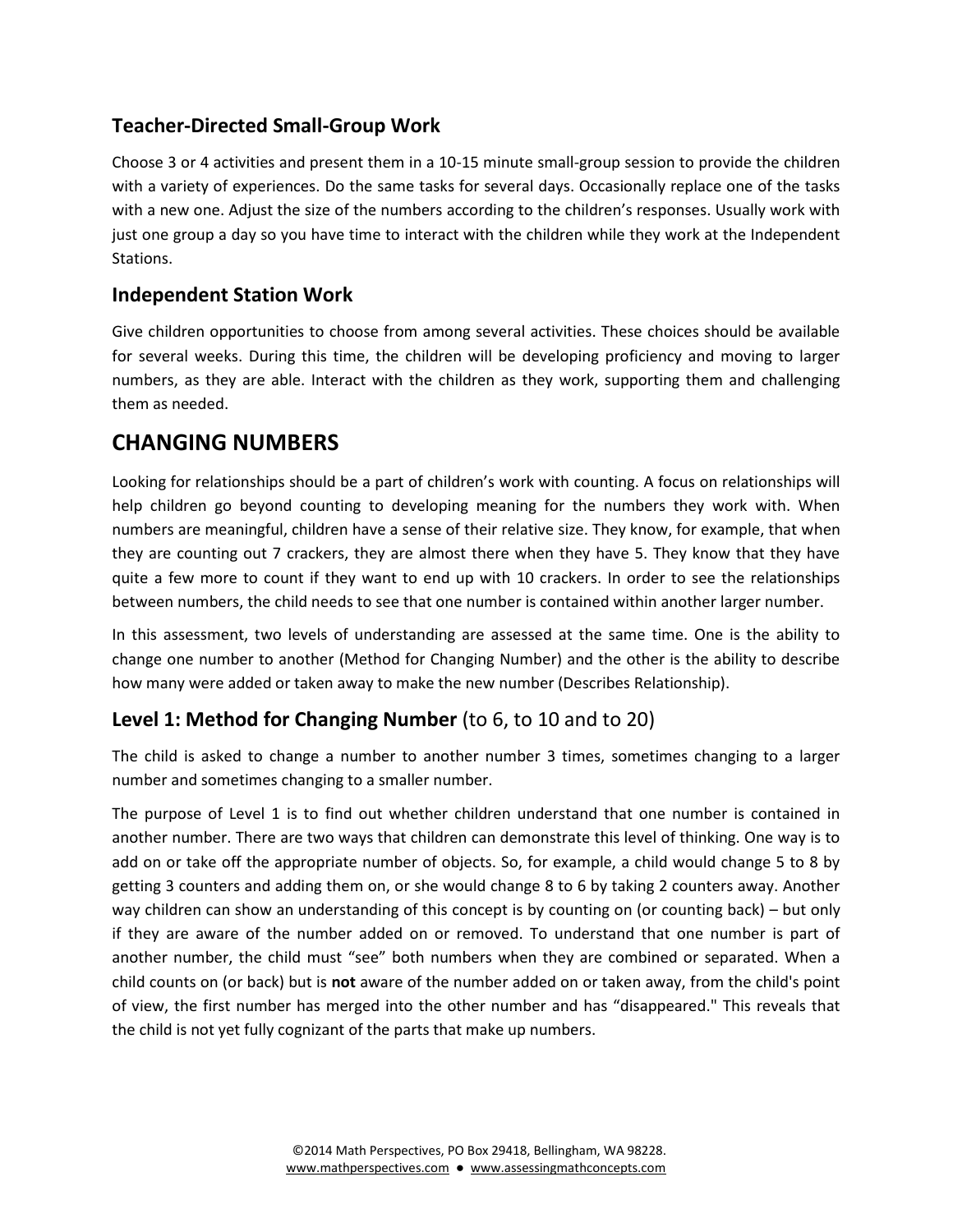#### **Needs Prerequisite (N)**

**(N) –** Unable to change the number 2 or 3 (out of 3) times–usually makes a new pile or adds the number asked for onto the original pile.

*Children who make a new pile or add the number asked for onto the original pile do not see that one number is contained within another number. They think of each number as separate and unrelated to other numbers.* 

To get more information about what these students understand about counting, assess using Assessing Math Concepts: Counting Objects. This will help you determine whether they have the necessary foundation in counting.

Focus on counting activities where there is the potential for noticing relationships using numbers the children can count to easily.

| <b>TEACHER-DIRECTED ACTIVITIES</b> |                        |
|------------------------------------|------------------------|
| $1:1 - 8$                          | <b>Grow and Shrink</b> |
| $1:1 - 15$                         | Tall and Short         |
| $1:1 - 10$                         | Hunt for It            |
| $1:1 - 16$                         | One More/One Less      |

| <b>INDEPENDENT ACTIVITIES</b> |                              |
|-------------------------------|------------------------------|
| 1:1-40                        | <b>Sorting Shape Puzzles</b> |
| $1:1 - 41$                    | <b>Sorting Line Puzzles</b>  |

#### **Needs Instruction (I)**

**(I)** – Counts all 2 or 3 (out of 3) times. Changes the number correctly at least 2 (out of 3) times but needs to count all (starting with one) in order to do it.

*At this stage, when asked to make a larger number, children understand that they need to add on to the pile, but they have to count the whole pile in order to do so. When asked to make a smaller number, they count to the number asked for and remove the extras, usually not paying attention to the particular number removed. Focus on asking them ahead of time whether they need to get some more or take some off to make another number to engage them in thinking about the relationships.*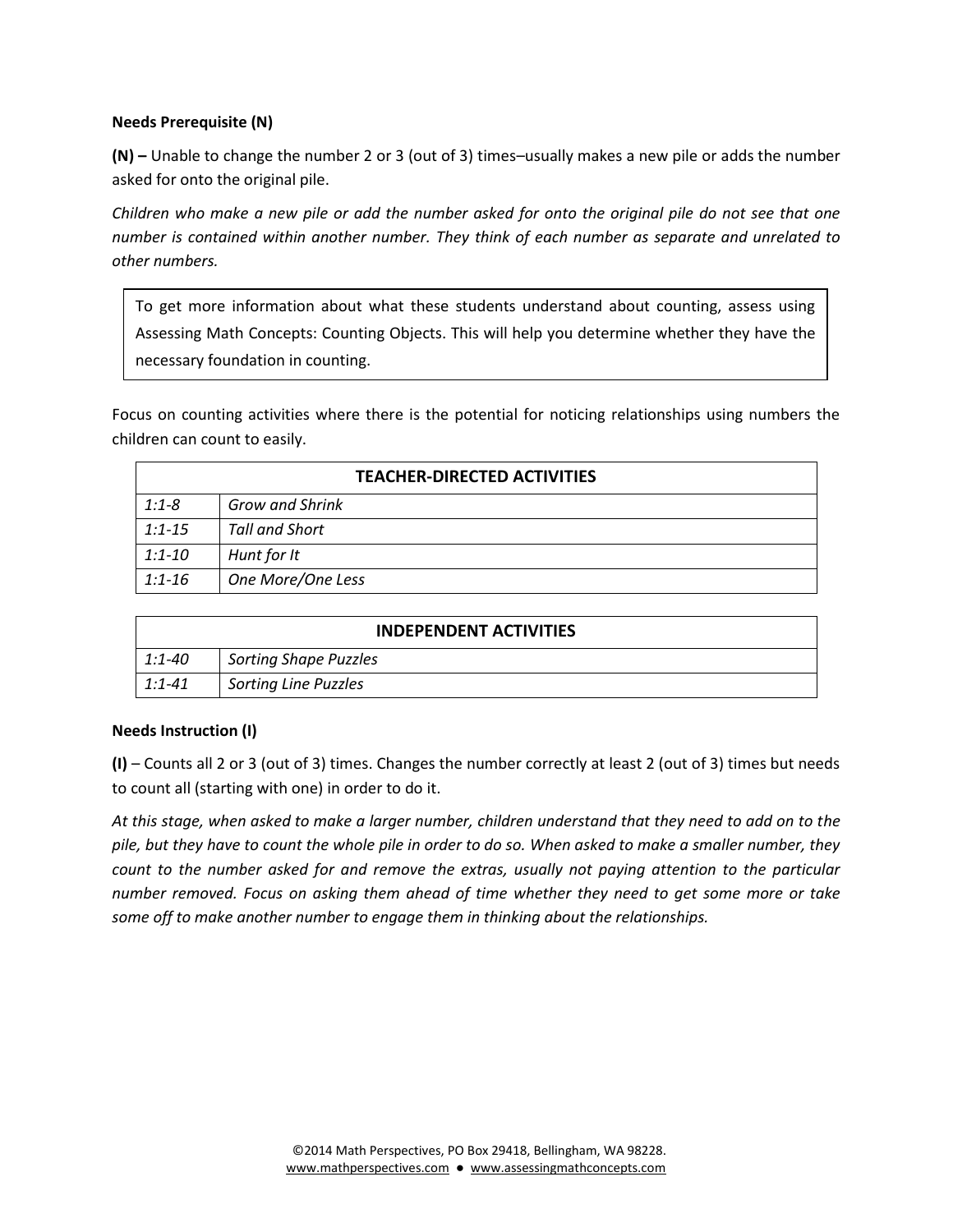| <b>TEACHER-DIRECTED ACTIVITIES</b> |                                      |           |       |
|------------------------------------|--------------------------------------|-----------|-------|
|                                    |                                      | To 6      | To 10 |
| $1:1 - 8$                          | <b>Grow and Shrink</b>               | $\bullet$ |       |
| $1:1 - 10$                         | Hunt for It                          |           |       |
| $1:1 - 15$                         | <b>Tall and Short</b>                |           |       |
| $1:1 - 16$                         | One More/One Less                    |           |       |
| $1:3-8$                            | <b>More-or-Less Counting Stories</b> |           |       |
| $1:3-9$                            | <b>Build a Stack</b>                 |           |       |

| <b>INDEPENDENT ACTIVITIES</b> |                                          |      |       |
|-------------------------------|------------------------------------------|------|-------|
|                               |                                          | To 6 | To 10 |
| $1:1 - 41$                    | <b>Sorting Shape Puzzles</b>             |      |       |
| $1:1 - 41$                    | <b>Sorting Line Puzzles</b>              |      |       |
| $1:3-22$                      | <b>Counting Boards: Changing Numbers</b> |      |       |

#### **Needs Practice (P-, P, P+)**

**(P–)** – Adds some, checks and fixes 2 or 3 (out of 3) times.

*The children try to add on or take away without counting all the counters, but since they don't know how many to add on or take away, they "guess" an amount they think it might be and then check and fix it.*

**(P) –** Counts on or back 2 or 3 (out of 3) times but does not know how many were added or taken away 2 or more times.

*When children count on or back but are unaware of how many they added or took away, they need more practice – using smaller differences first and then moving to larger differences as they are able.*

**(P+) –** Adds on a group; **or** counts on and says how many added 2 (out of 3) times.

*Focus on identifying the number added or taken away when changing the number to another number.*

| <b>TEACHER-DIRECTED ACTIVITIES</b> |                        |
|------------------------------------|------------------------|
| $1:1 - 8$                          | <b>Grow and Shrink</b> |
| $1:1 - 15$                         | Tall and Short         |
| $1:1 - 16$                         | One More/One Less      |
| $1:1 - 17$                         | Give and Take          |
| $1:1 - 20$                         | Towers, Towers, Towers |

| <b>INDEPENDENT ACTIVITIES</b> |                                          |
|-------------------------------|------------------------------------------|
| $1:3-22$                      | <b>Counting Boards: Changing Numbers</b> |
| $1:1 - 35$                    | Give-and-Take Station                    |
| 1:1-38                        | <b>Sorting Colors</b>                    |
| $1:1-39$                      | <b>Sorting Collections</b>               |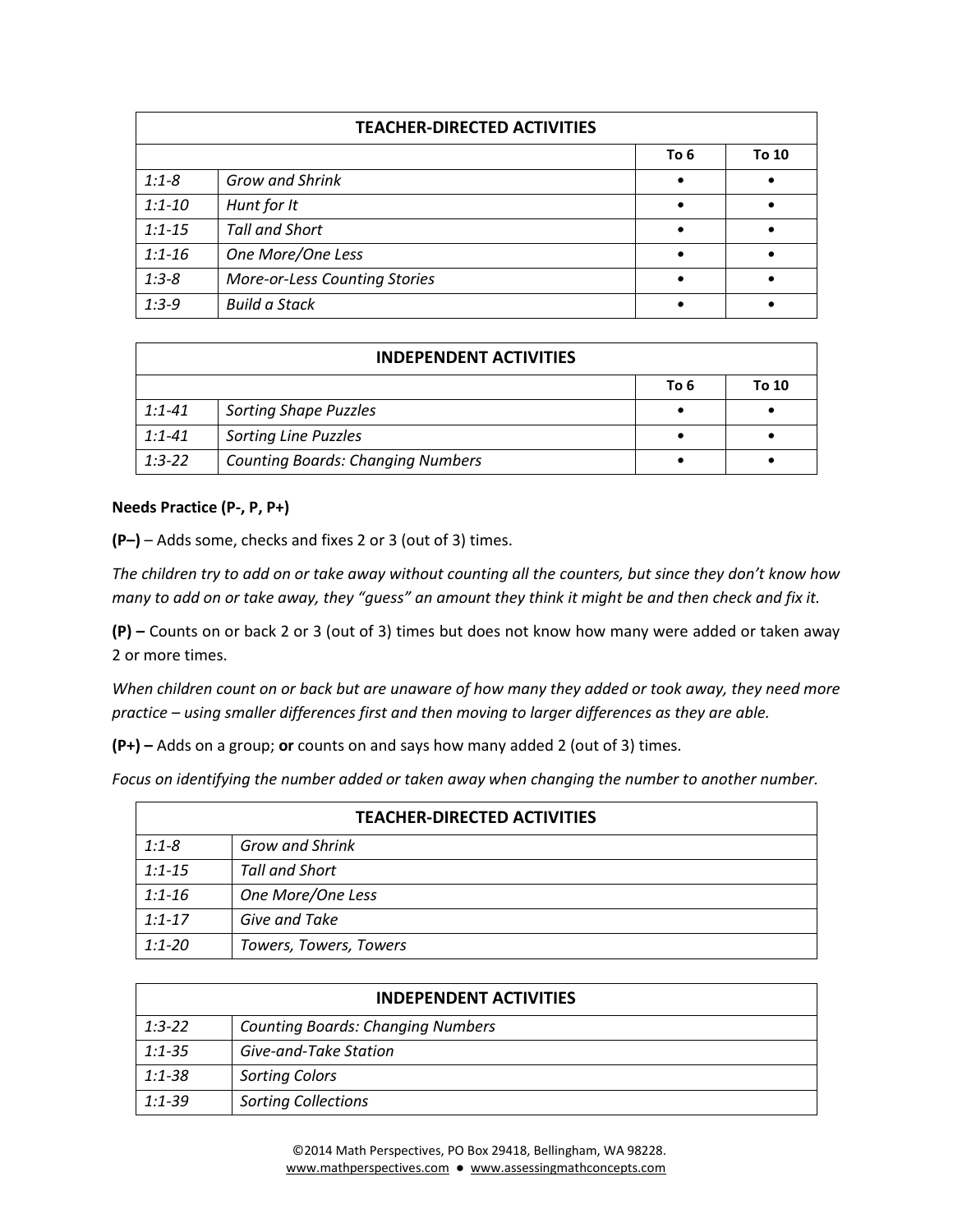#### **Ready to Apply (A)**

**(A) –** Adds on (or removes) a group with no errors; **or** counts on (or back) and says how many added (or removed) with no errors.

### **Level 2: Describing the Difference**

When children first learn to change one number to another, they are focused on getting to the number and not on the quantity they needed to add or take away. Once the children are able to count on, count back, or count up, they should be asked to think about what they did to change the number. Most will need to actually change the number before they can tell you the difference.

#### **Needs Prerequisite (N)**

**(N)** – Unable to tell how many added or taken away, **or** makes 3 errors.

*At this stage, the children's attention is on the number they are trying to make and not on the difference between the numbers. Continue with the activities described above until changing the number is easy enough for them and they begin to think about the difference between the two numbers.* 

#### **Needs Instruction (I)**

**(I)** – Is able to say the number added or taken away 1 time only, **or** makes 2 errors.

*At this stage, the children are beginning to notice what they did to change the number and can say how many they added or took away for one of the numbers. Work with small numbers and small differences to help them become more aware of what they are doing to change the number. Ask them to consider ahead of time whether they need to get some more or take some off to make the new number. Continue with the activities described above at the instructional level identified for Method for Changing.*

#### **Needs Practice (P)**

**(P)** – Says number added or taken away for all 3, but makes 1 error, **or** figures out the number added or taken away 2 or 3 (out of 3) times. May make an error.

*At this stage, the children are able to figure out how many they added or took away 2 or 3 (out of 3) times. Focus on providing many experiences with small numbers and small differences until they know how many to add or take away without needing to figure it out.*

| <b>TEACHER-DIRECTED ACTIVITIES</b> |                        |
|------------------------------------|------------------------|
| $1:1 - 8$                          | <b>Grow and Shrink</b> |
| $1:1 - 15$                         | Tall and Short         |
| $1:1 - 16$                         | One More/One Less      |
| $1:1 - 17$                         | Give and Take          |
| $1:1 - 20$                         | Towers, Towers, Towers |